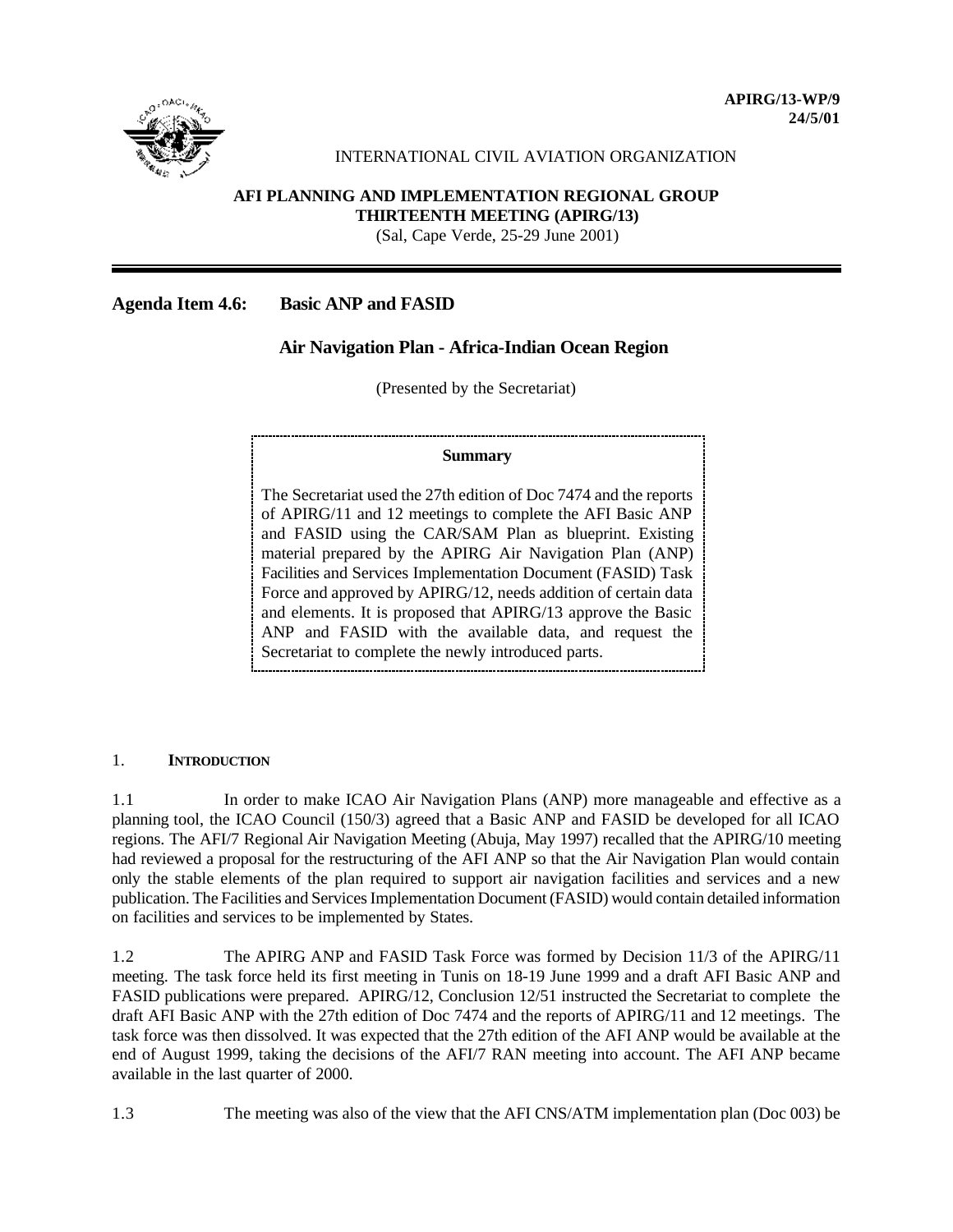## **APIRG/13-WP/9**

incorporated in the relevant parts of the AFI Basic ANP and FASID documents in an evolutionary manner and adopted Conclusion 12/52 in this regard. However, the meeting also reviewed and updated the CNS/ATM Implementation Plan (Doc 003) taking new developments into account since the AFI/7 RAN Meeting and adopted Conclusion 12/46 that the AFI CNS/ATM Implementation Plan be amended on the basis of the documentation reviewed by APIRG/12 and circulated to States. With this in mind, the Secretariat had to wait for the new fifth edition of Doc 003. This was published and circulated to States in the first quarter of 2000.

1.4 Another related development - the Third Caribbean/South American Regional Air Navigation Meeting (CAR/SAM/3, 5-15 October 1999) which took place in Buenos Aires further developed the Basic ANP and FASID and new tables were introduced as a result of experience gained. As this was the first Air Navigation Plan developed in the new Basic ANP and FASID format, and approved by Council, it was decided that the CAR/SAM plans be used as a blueprint for the other regions.

### 2. **DISCUSSION**

2.1 With this in mind, the Secretariat used the 27th edition of Doc 7474 and the reports of APIRG/11 and 12 meetings to complete the AFI Basic ANP and FASID using the CAR/SAM Plan as a blueprint. With the introduction of new tables in the CAR/SAM documents, the existing material prepared by the APIRG Air Navigation Plan(ANP) Facilities and Services Implementation Document (FASID) Task Force and approved by APIRG/12, lacks certain data and elements for completion of the AFI Basic ANP and FASID.

2.2 The new tables of the FASID are being developed by the APIRG Sub-groups as part of their work programme (e.g. ATN plan, Radio navigation table including GNSS, Surveillance plan). As these tasks mature, the FASID will be amended according to approved procedures.

2. 3 In light of the above, the Secretariat will continue updating the FASID, as mandated by APIRG/12 Conclusions 12/51 and 12/52.

2. 4 It may be recalled that according to Doc 8144 (Directives to Regional Air Navigation Meetings and Rules of Procedure for their Conduct ), Air Navigation Plans should be adequate for at least the next five years. As the AFI implementation plan was conceived as a rolling ten year plan toward the full implementation of the ICAO CNS/ATM concept throughout the AFI Region and the interface with adjacent regions, it will also be necessary for APIRG to identify mature elements from the newly published AFI Doc 003 (fifth edition) for inclusion into the Basic ANP and FASID.

2.5 It is therefore proposed that APIRG/13 approve the Basic ANP and FASID with the available data, and request the Secretariat to complete the newly introduced parts and to follow the normal amendment procedures.